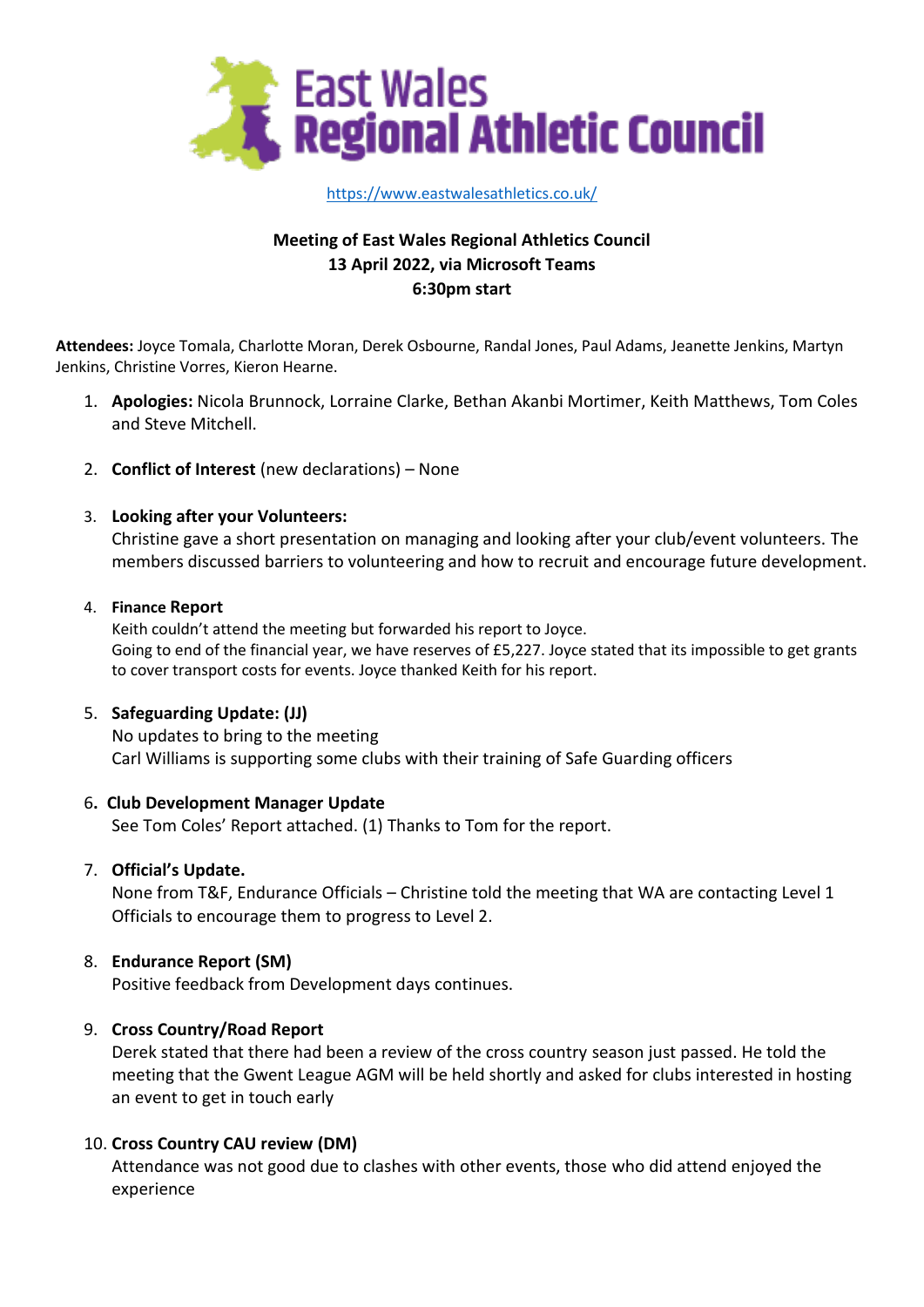# **11. Track & Field Report (JT)**

See attached report from Joyce. (2)

Joyce also stated that in respect of facilities Newport may be out of commission until July and stressed that the lack of male sprinters u17 is very worrying.

The members discussed engagement with schools and development days for other disciplines (similar to the endurance /trail running development days). Revamp of the Welsh Junior Development league, hosting multi events over shorter days.

# 12. **T & F Regional Champs Outdoors 2022 (JT)**

Entries for the regional champs will close on 28<sup>th</sup> April and there will be no late entries.

# 13. **Inter-Regional T & F Champs (JT)**

 $10<sup>th</sup>$  July – Swansea is booked, but Aberdare is also a possibility that is being explored.

# **(PMN – Aberdare confirmed as venue)**

# 14. **General Council Report (JT)**

No reports.

## 15. **Regional Development Plan: (JT)**

Only £3,000 of the £10,000 requested has been awarded. The possibility of purchasing an electronic start system is being explored.

## 16. **AGM 2022 (JT)**

Notices of the AGM will be sent to all clubs – Joyce urged clubs to get involved and nominate candidates for the committee.

## 17. **Website (CV)**

Christine advised club events were being added to the East Wales website. All club affiliation information and documents would also be added.

## 18. **AOB**

**A**. Martyn Jenkins told the members that Paul Adams has agreed to take on the organising of the East Wales Clubs Road Championships. Paul advised which events he was considering and the members discussed options for suitable events.

**B**. Derek asked that clubs considering hosting a Gwent League put forward their proposals early – the AGM will be end May/June

**C**. A request for the Dolly Mixtures Club from Newtown to be moved into the N Wales region has been received and was approved by all present.

Joyce thanked everyone for attending the meeting

## The meeting ended at 7:50pm

Date of future meetings, All meetings start at 6:30pm. Wednesday 15<sup>th</sup> June 2022

- a. Wednesday 10<sup>th</sup> August 2022
- b. Wednesday 19<sup>th</sup> October 2022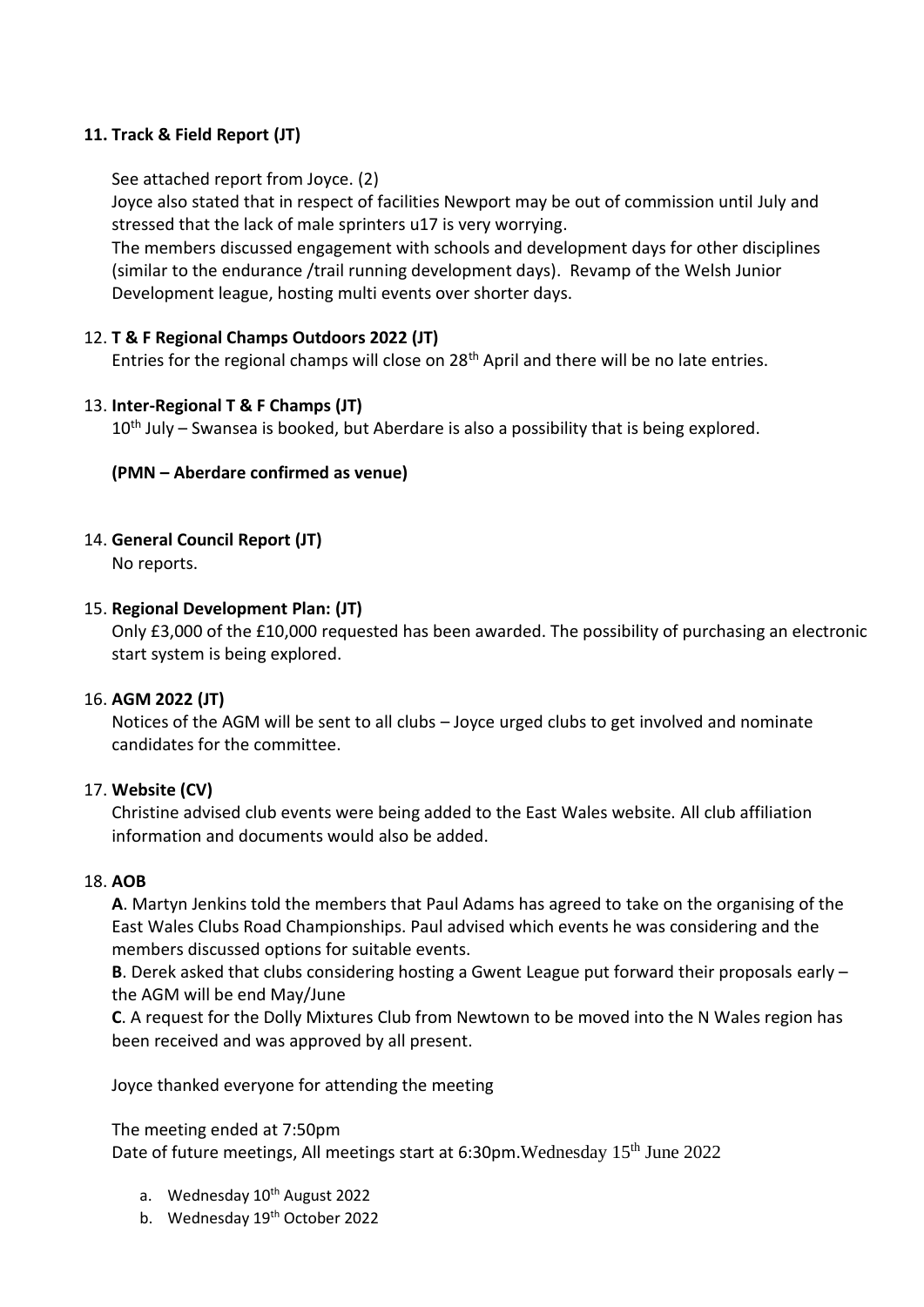c. Wednesday 14<sup>th</sup> December 2022

Minutes Written by: Christine Vorres 19/04/2022 Minutes Seconded by:

# Appendix 1

# EWRAC April 2022

## 1. Affiliation Period

As you are aware April is re-affiliation month for Welsh Athletics and this year, we have moved everything to the new secretaries portal. [Myathletics.welshathletics.org](myathletics.welshathletics.org)

Although some have paid through the old system can **ALL** clubs ensure that they have been on to the new system to complete the club standards. The reason for this is that the new secretaries portal aligns all of our affiliation requirements in one place. It is highly likely that this will be the final affiliation through the old system, and I would encourage you all to get to know the new system. We currently have 2 videos available to help get to know the system and these will be accompanied by further videos and webinars throughout the year in order to ensure that all clubs will be ready to move to the new system before the next affiliation period starts.

New Secretaries Portal (full overview) [https://welshathletics.sharepoint.com/sites/WelshAthleticsFileSharing2/Shared Documents/Public Video Library](https://welshathletics.sharepoint.com/:f:/s/WelshAthleticsFileSharing2/EqzswaC2LcRMnLub-HuFFc8BLjVaYBOIvWN9Tm8R3FQ0tw)

New Secretaries Portal (Club Standards Guide) - <https://youtu.be/LG1t3hfkdTg>

2. Stripe Payment System

As part of the new affiliation system clubs will need to create an account with stripe for the online payment section. The finance team are more than happy to support you through this process and again we will be running sessions over the coming months to ensure that there is an easy transition. If you need any assistance with setting up an account or any questions relating to the financial side of affiliation please contact the finance team [finance@welshathletics.org](mailto:finance@welshathletics.org)

3. Common issues

There have been some common issues with clubs trying to affiliate through the new secretaries portal. There are some issues we are working with the developers in finding a solution such as some members not showing on athlete lists, if these are new members it can take up to 24 hours for them to show, the bigger issue is with those that have been inactive for a certain length of time and once we have a solution from the developer we will contact the clubs that have come forward with this issue. Others have found that they have not been able to complete the club standards, and this has primarily been for 2 reasons, a club does not have a constitution in place and/or the welfare officers have not been identified/do not have a valid DBS. These are mandatory fields that must be completed, if your club does not have a constitution I have attached a template for you to amend and you can find further information regarding DBS here: [DBS \(welshathletics.org\)](https://www.welshathletics.org/en/page/dbs)

April has primarily been focused around affiliation but away from that we have completed the following:

- 1. In the final stages of appointing a club officer at Newport Harriers
	- WA are part funding a club officer role at Newport Harriers, we have in partnership interviewed candidates and have identified the successful individual and we are finalising contracts at this moment.
- 2. We have agreed to also place a Club Officer in RVAC
	- Funding has been agreed to part fund a Club Officer at RVAC.
- 3. BGAC

Supporting BGAC with the training of welfare officer following a review with Carl Williams.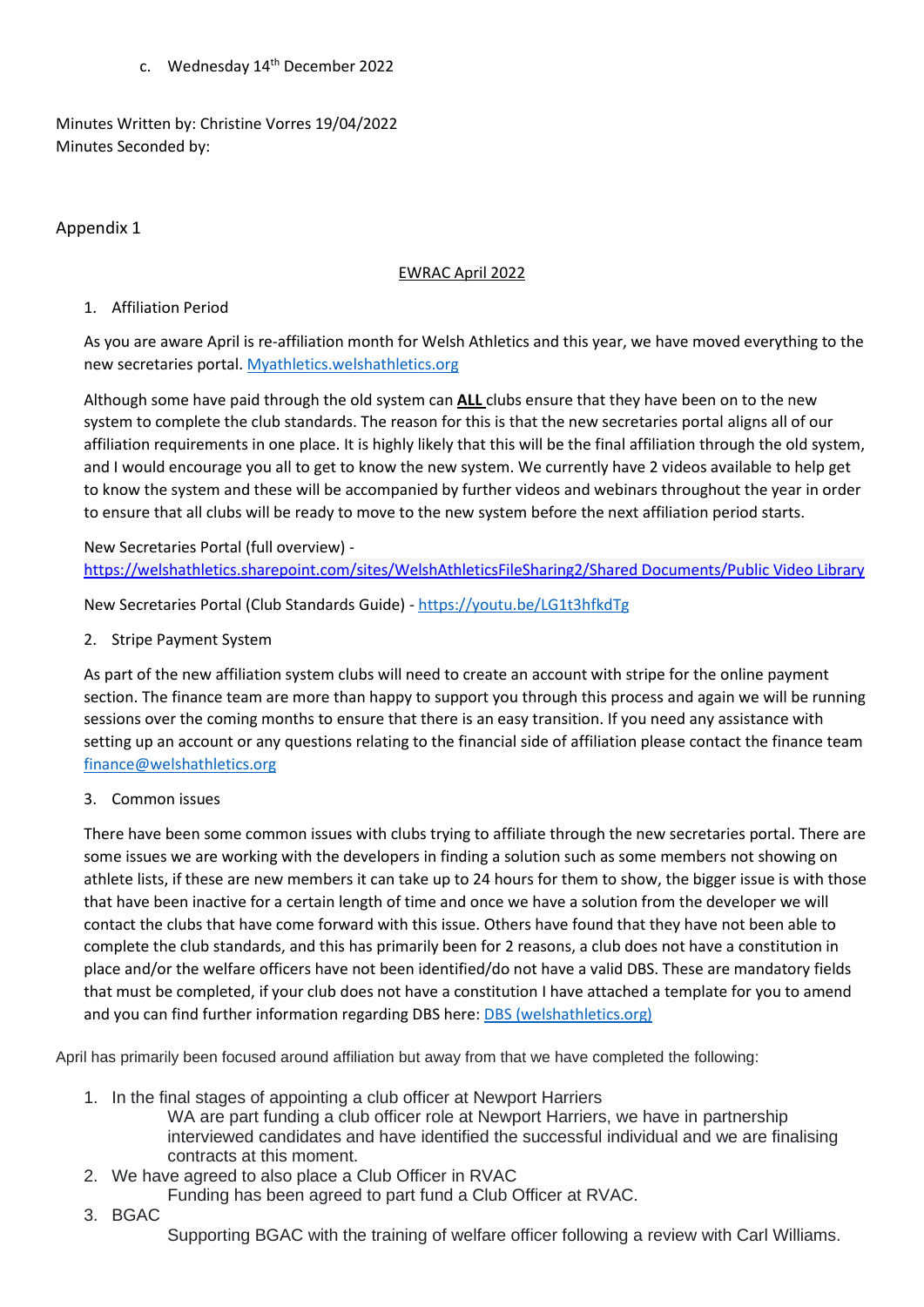4. WA have a new Para pathway lead

Neil Taylor has the WA team to lead on Para opportunities to create a more inclusive offering across the athletics pathway.

5. WA Appointment

Oliver Waterhouse has joined Welsh Athletics as part of the commercial team and will have a focus on developing member benefits that will be available through the myathletics portal.

#### Good new stories

As ever any clubs that want to highlight the positive work they have been doing please get in touch and we will arrange for a good new story Friday article on the club via Jozie Postles

Kind regards,

Tom

Appendix 2

#### **Track & Field Report April 2022 Joyce Tomala**

#### **A. Facilities Update:**

- a. Penlan Brecon, a repair schedule is now in place.
- b. Repairs to buildings at Newport Stadium ongoing through to July. Cage at Newport, awaiting confirmation from Sweden and UKA to ensure cage will be complaint, when repaired.

#### **B. Medallists at Welsh Championships:**

a. Medals will be awarded to first three places in Welsh Senior Championships, with first three Welsh athletes awarded Medals if they don't finish in the first three.

#### **C. Performance Programme Manager:**

- a. Adrian Palmer WA Programme Manager has asked clubs to consider the following
	- i. Are the clubs within the Regions concerned about the current environment for Jumps and Throws (this is all aspects, participation, coaching, competition, facilities)?
	- ii. If there is a concern, how is each Region managing their own environments?
	- iii. Is there any knowledge, experience, ideas, initiatives (in addition to the work that is happening across RDP and NDP) that could be fed through this committee?, we all want 'Athletics' to be successful and most importantly an enjoyable and thriving environment for those involved?

#### **D. Welsh Junior Development League:** dates and venues

| East    |                          | <b>Date</b>           | <b>Venue</b>          |
|---------|--------------------------|-----------------------|-----------------------|
| $1 -$   | <b>Blaenau Gwent</b>     |                       |                       |
| 99      |                          |                       |                       |
| $100 -$ | <b>Cardiff Archers</b>   | 11 <sup>th</sup> Sept | <b>Cyncoed Campus</b> |
| 199     |                          |                       |                       |
| $200 -$ | <b>Cardiff Athletics</b> | 28 <sup>th</sup> May  | CISC tbc              |
| 299     |                          |                       |                       |
| $300 -$ | <b>Cwmbran Harriers</b>  |                       |                       |
| 399     |                          |                       |                       |
| 400-    | Hereford & County        | 21 <sup>st</sup> Aug  | <b>Hereford</b>       |
| 499     |                          |                       |                       |
| $500 -$ | <b>Newport Harriers</b>  | 16 <sup>th</sup> July | Aberdare              |
| 599     |                          |                       |                       |

| South |  |  |
|-------|--|--|
|       |  |  |